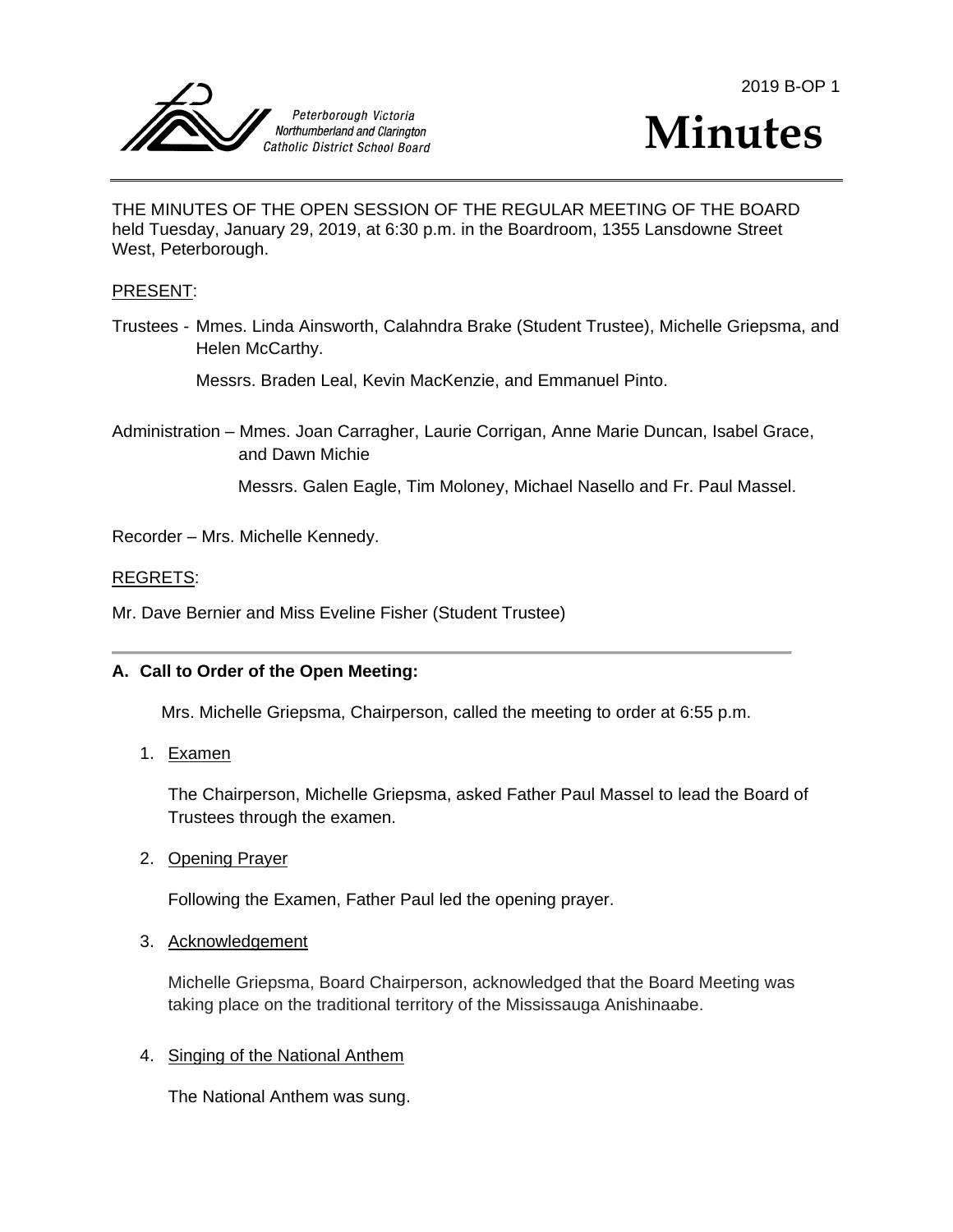The Board Chairperson, Michelle Griepsma, welcomed the attending Principal representatives, Karan Leal, St. Patrick Catholic Elementary School, Peterborough and Shelley Adair, St. Catherine Catholic Elementary School, Peterborough.

MOTION: Moved by Helen McCarthy, seconded by Braden Leal

that Trustee David Bernier be excused from the regular board meeting, open session.

Carried.

# 5. Approval of the Agenda.

MOTION: Moved by Linda Ainsworth, seconded by Kevin MacKenzie

that the Agenda be approved as distributed.

Carried.

## 6. Declarations of Conflicts of Interest.

There were no conflicts of interest declared.

- 7. Approval of the Minutes of the December 18, 2018 Regular Meeting
	- MOTION: Moved by Emmanuel Pinto, seconded by Braden Leal

that the Minutes of the regular meeting of December 18, 2018, be approved.

Carried.

8. Business Arising Out of the Minutes.

There was no business arising out of the minutes.

## **B. Reports from the Director of Education and Student Trustee(s):**

### 1. Report from the Director of Education.

Michael Nasello gave the Director's Report, including the following highlights:

- A wish for a Happy New Year and prayers for all who are in need and for those in parts of the world who need justice and peace.
- A meeting with MPP Dave Smith took place with a tour of Immaculate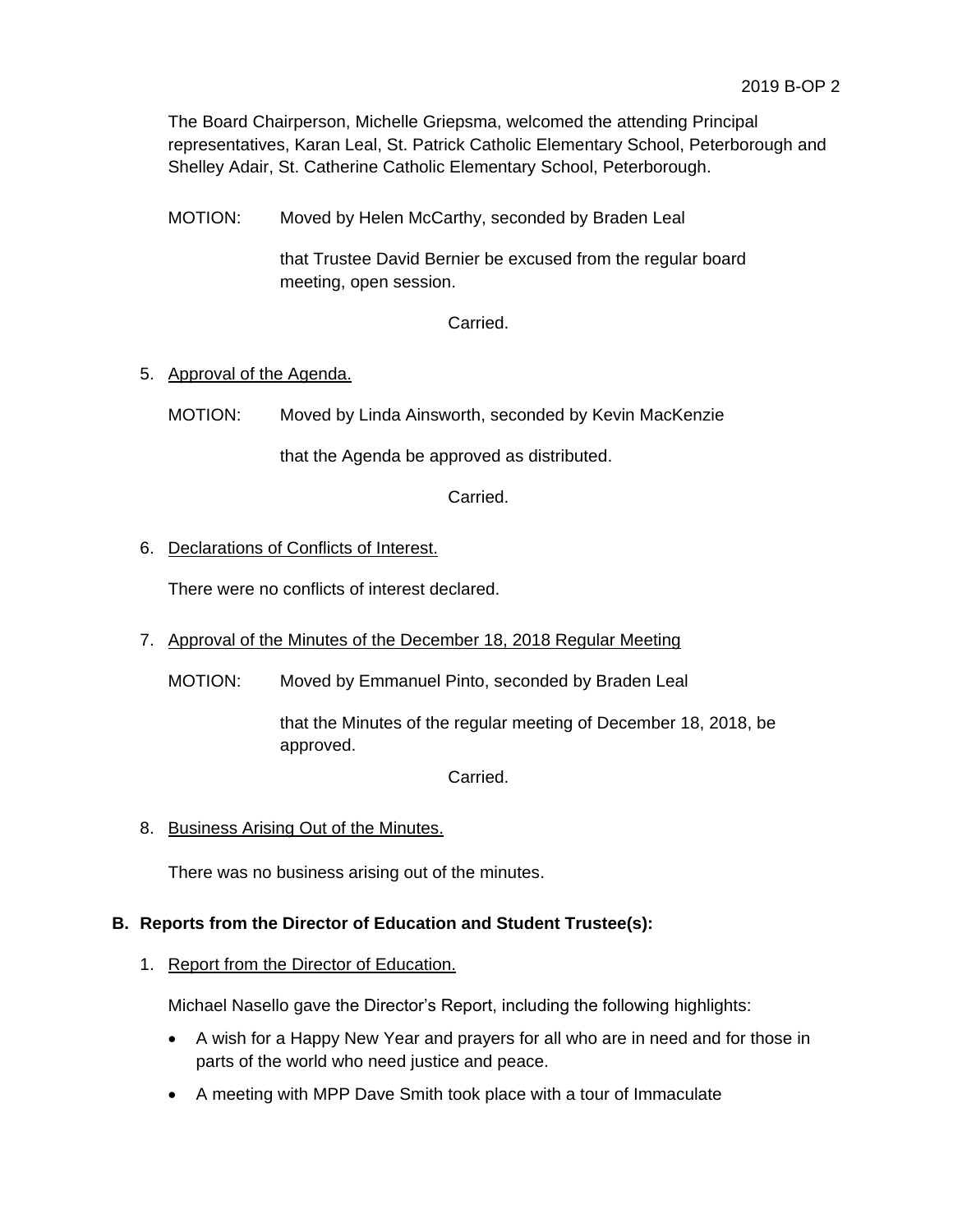Conception Catholic Elementary School. We look forward to a tour of St. Mary Catholic Secondary School, Cobourg, scheduled in early February with MPP David Piccini.

- Meetings have taken place to enhance and strengthen exciting partnerships with Specialist High Skills Major programs throughout the Board and Peterborough Homebuilders' Association, the Boilermaker's Association and with Ontario Power Generation. There is an ongoing commitment to working together.
- January 27 marks the International Day of Remembrance of the victims of the Holocaust. The Spring/Summer course on Holocaust Studies is underway which will see 32 students participate.
- Minister of Education, Lisa Thompson recently gave presentations at CODE and OCSTA meetings and the government is busy reviewing 72,000 responses to the recent provincial education consultation.
- A meeting with His Excellency, Bishop Daniel Miehm and the Directors of Education within the Diocese of Peterborough will take place on January 31, 2019, to talk about issues of mutual interest.
- PVNC's collections for "Toonies for Tuition" resulted in a donation of \$3,340 for the Canadian Catholic School Trustees Association and will benefit Catholic Schools across Canada.
- February 20, 2019, is the PVNC United Way 'Put your Director to Work Day' will be working as a Learning Commons Specialist at Good Shepherd Catholic Elementary School in Courtice.

At the conclusion of his report, Michael Nasello invited questions.

# 2. Report from the Student Trustees

Calahndra Brake, Student Trustee, gave a report to the Board of the activities which are taking place in secondary schools throughout the system:

- Fundraising efforts for the Humane Society and the Youth Emergency Shelter (YES) were held at St. Peter. At Holy Cross during exams, pizza was offered for sale with proceeds benefitting the Indigenous Cultural Exchange Group and their hosting of Gitxsan First Nation students in March.
- Grade 8 information nights were held at all of the secondary schools. These events included student and teacher participation and engagement to showcase school clubs, sports and various activities. The St. Thomas Aquinas Catholic Secondary School cast of the musical 'Back to the 80s' performed a 'flash mob' to promote the event.
- Mental health activities have been incorporated at many schools to highlight skills to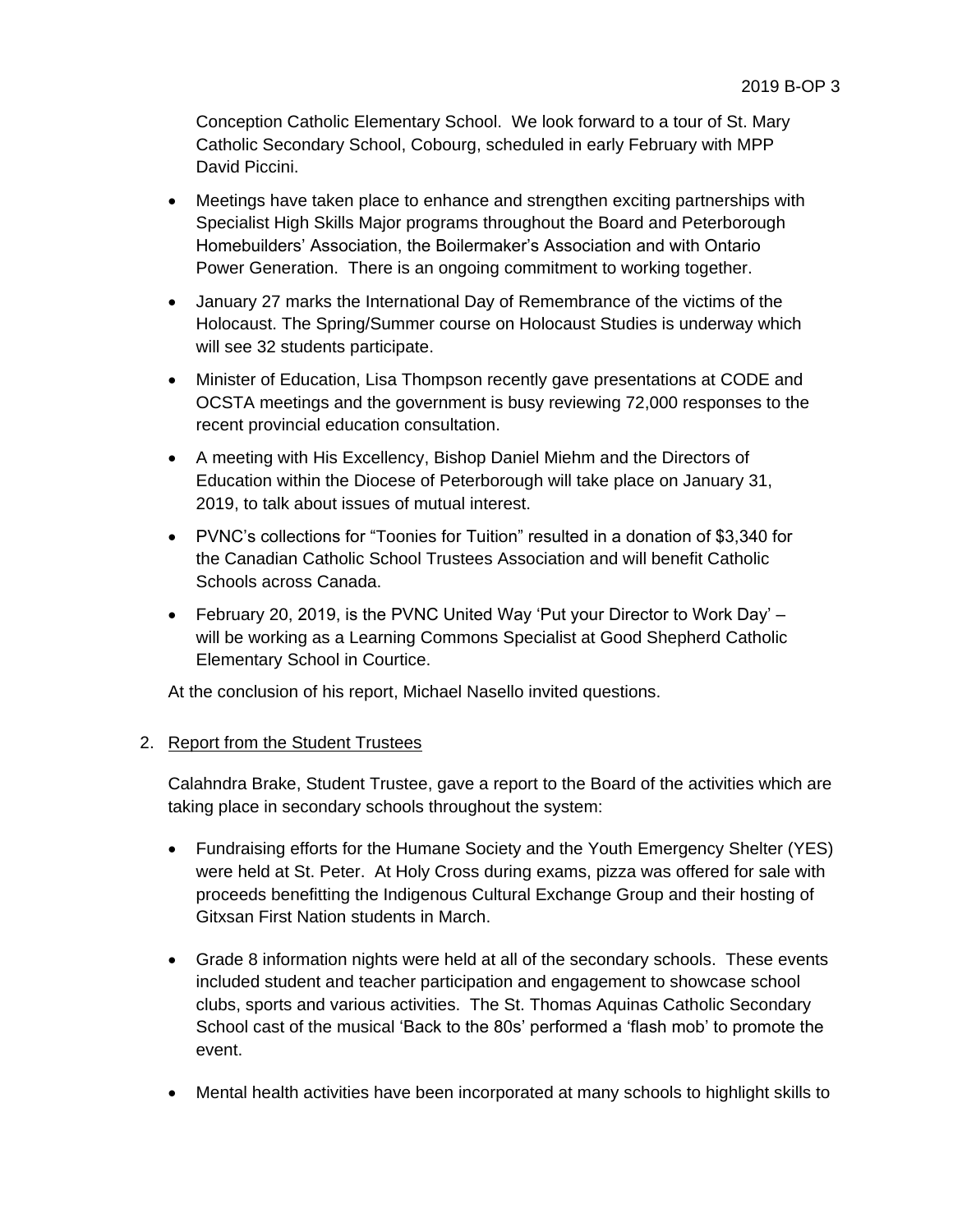help with the stresses of exams. Holy Trinity held a Mental Health Week and a 'Cocoa and Cram' where students get extra help from teachers in areas they need it most while enjoying a cup of hot chocolate. St. Peter and St. Mary also held their own versions of this event. St. Thomas Aquinas held a similar event entitled 'Examuary'. At St. Mary Catholic Secondary, St. John Ambulance brought in therapy dogs to ease the stress. The Gr 9 students writing the EQAO assessment enjoyed breakfast wraps prepared by Gr 10 foods class students.

 Students from Japan have arrived and have been welcomed at St. Peter and Holy Cross.

Calahndra Brake then invited and answered questions at the conclusion of their report.

### 3. Report from the Manager of Communications, Galen Eagle

Manager of Communications, Galen Eagle reviewed his monthly electronic newsletter of system achievements and highlighted the following stories:

- A video about the 'Mentoring for All' initiative that has been implemented at the Board was shown, telling the story of two secretaries who have been matched as mentor and mentee.
- The donation of a statue of St. Martin to the school community at Ennismore by former trustee, Fergus Young. The statue was blessed by Bishop Miehm at a special school Mass held on January 17, 2019
- The United Way campaign has now wrapped up and the popular 'Put your Director to Work Day' will take place. The lucky winner was Ruth Teeninga, Library Commons Specialist at Good Shepherd who will receive a day off from the Director.
- Another installment in the SHSM video series which gives effective testimony of the benefits of the SHSM Construction Program. This video, with the other SHSM videos are posted on the Board's YouTube channel and are on the Board website.

### **C. Presentations:**

# 1. R.A.: Proposed St. Mary Catholic Secondary School, Cobourg, PAD4O (Outdoor Activities Course) Excursion to Algonquin Park, September 24-27, 2019.

Tim Moloney, Superintendent of Schools, gave a brief presentation on the history of this excursion, the safety protocols and required certifications that the students require to participate in the proposed excursion.

MOTION: Moved by Linda Ainsworth, seconded by Braden Leal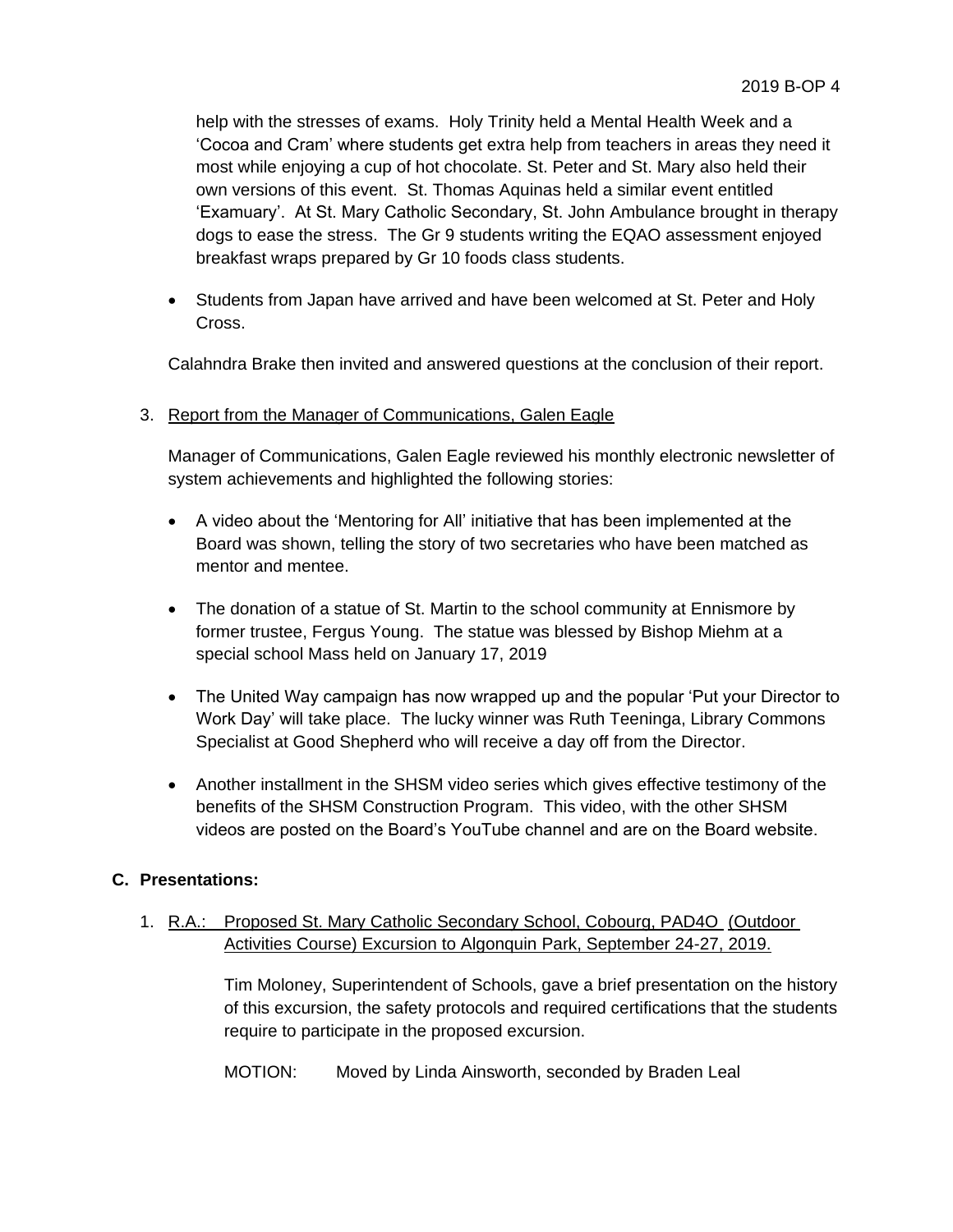that the proposed St. Mary Catholic Secondary School, Cobourg, PAD4O (Outdoor Activities Course) excursion to Algonquin Park, September 24-27, 2019, be approved in principle and that the trip will meet OPHEA Guidelines for high risk activity.

Carried.

# 2. R.A.: Proposed St. Mary Catholic Secondary School, Cobourg, Boys' Rugby Team Excursion to Ireland, March 12-20, 2020.

Greg Conway, Teacher at St. Mary Catholic Secondary School, Cobourg and Principal Rob Majdell gave an overview of the school's boys' rugby program and the history of the team's tradition of taking yearly trips. Trustees were then invited to answer questions.

MOTION: Moved by Helen McCarthy, seconded by Kevin MacKenzie

that the proposed St. Mary Catholic Secondary School, Cobourg, Boys' Rugby Team excursion to Ireland, from March 12-20, 2020, be approved in principle and that the trip will include mandatory insurance for all travelers. Such insurance must cover school board or principal rulings for cancellation of the trip.

Carried.

3. R.A.: Proposed St. Peter Catholic Secondary School, Peterborough, Excursion to Cantando Music Festival, Whistler, BC, April 24-28, 2019.

> Sherry Davis, Principal of St. Peter Catholic Secondary School and Teacher James Wright presented the proposed excursion to Whistler, British Columbia. Mr. Wright is experienced with travel with the band students, having taken many trips to destinations such as New York City and New Orleans. Trustees had an opportunity to ask questions.

MOTION: Moved by Linda Ainsworth, seconded by Braden Leal

that the proposed St. Peter Catholic Secondary School, Peterborough, Excursion to Cantando Music Festival, Whistler, BC, from April 24-28, 2019, be approved in principle and that the trip will include mandatory insurance for all travelers. Such insurance must cover school board or principal rulings for cancellation of the trip.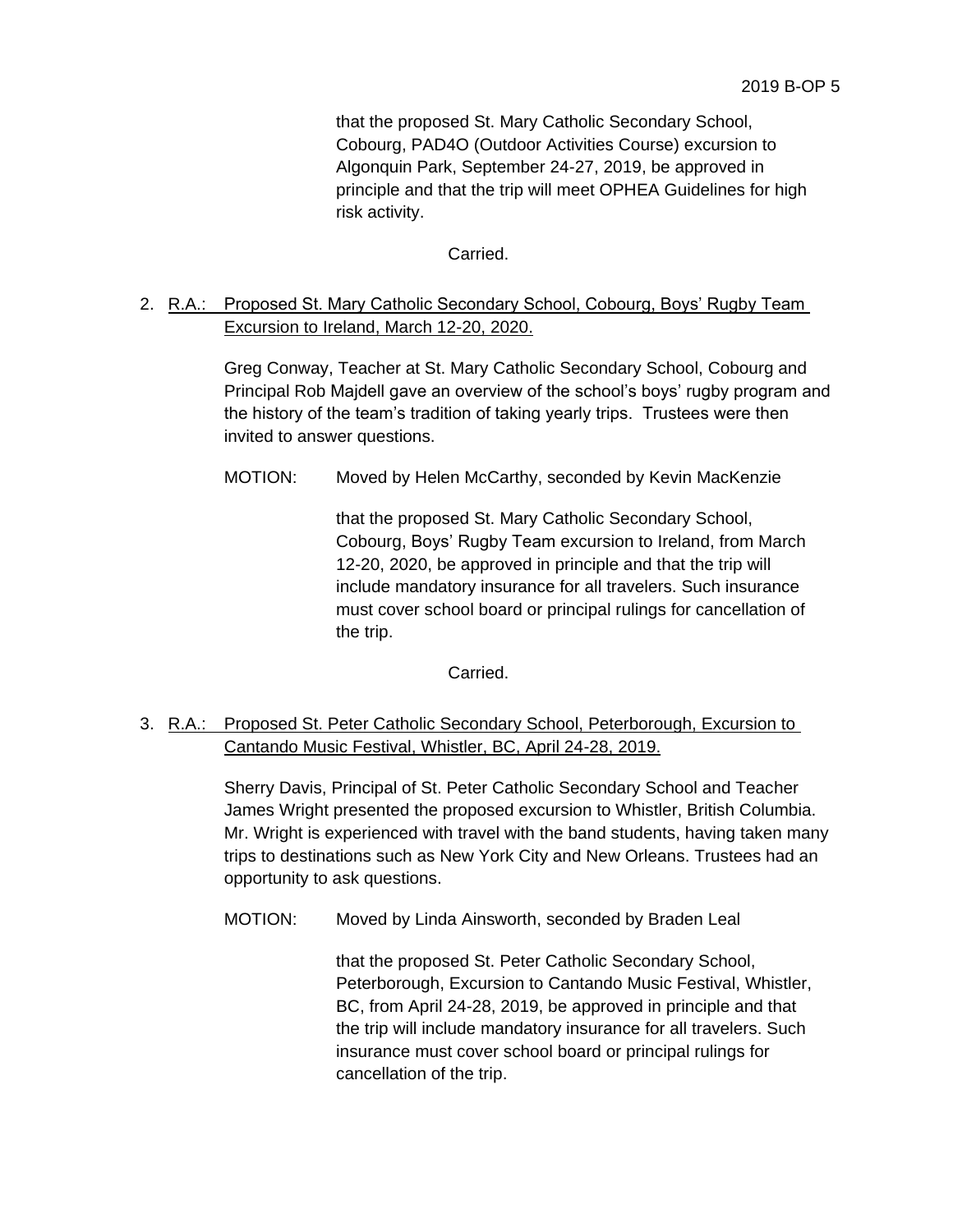## Carried.

# 4. Update on Holy Cross Catholic Secondary School and St. Peter Catholic Secondary School Excursion to South Africa, March 9-24, 2019.

Holy Cross Principal, James Brake, was present to give an update on the progress towards the planned excursion to South African in March, 2019. This trip was approved at the regular board meeting held on June 26, 2018.

It was reported that fundraising efforts to date have resulted in a reduction of cost for the students who opted to fundraise of approximately \$660 each.

The trip is proceeding in partnership with Bishop Ryan Catholic Secondary School in Hamilton, who are sending six students on this trip. A teacher from Bishop Ryan CSS who has been on an Operation Wallacea trip in the past will be on the trip as well. It was noted that this trip has been approved by the Board of Trustees at the Hamilton-Wentworth Catholic District School Board.

## 5. Ontario Human Rights Commission Policy on Accessibility.

Anne Marie Duncan, Superintendent of Special Education gave a presentation to give focus and context to the key information from the Ontario Human Rights Commission Policy on Accessibility. The policy, which is over 100 pages in length, is a comprehensive document.

Ms. Duncan gave an overview of the following areas covered by the policy: legal framework, including the legal definition of disability; duty to accommodate; principles of accommodation; inclusive design; the accommodation process; dispute resolution; undue hardship, including cost, health and safety and exclusion; and preventing and responding to discrimination. There was discussion about the action that PVNC is already doing to address the Policy on Accessibility.

The trustees were invited to ask questions, which were addressed by Anne Marie Duncan.

### **D. Programs and Services**:

### **E. Business, Finance and Governance:**

### 1. Ontario Catholic School Trustees' Association (OCSTA) Open Session Report.

Board Chairperson, Michelle Griepsma, gave a brief update on action taken in response to discussions about putting forward a resolution for consideration at the OCSTA Annual General Meeting in April, 2019, regarding the support of cybersecurity for all school boards. Michelle Griepsma read the proposed resolution which was prepared by Sean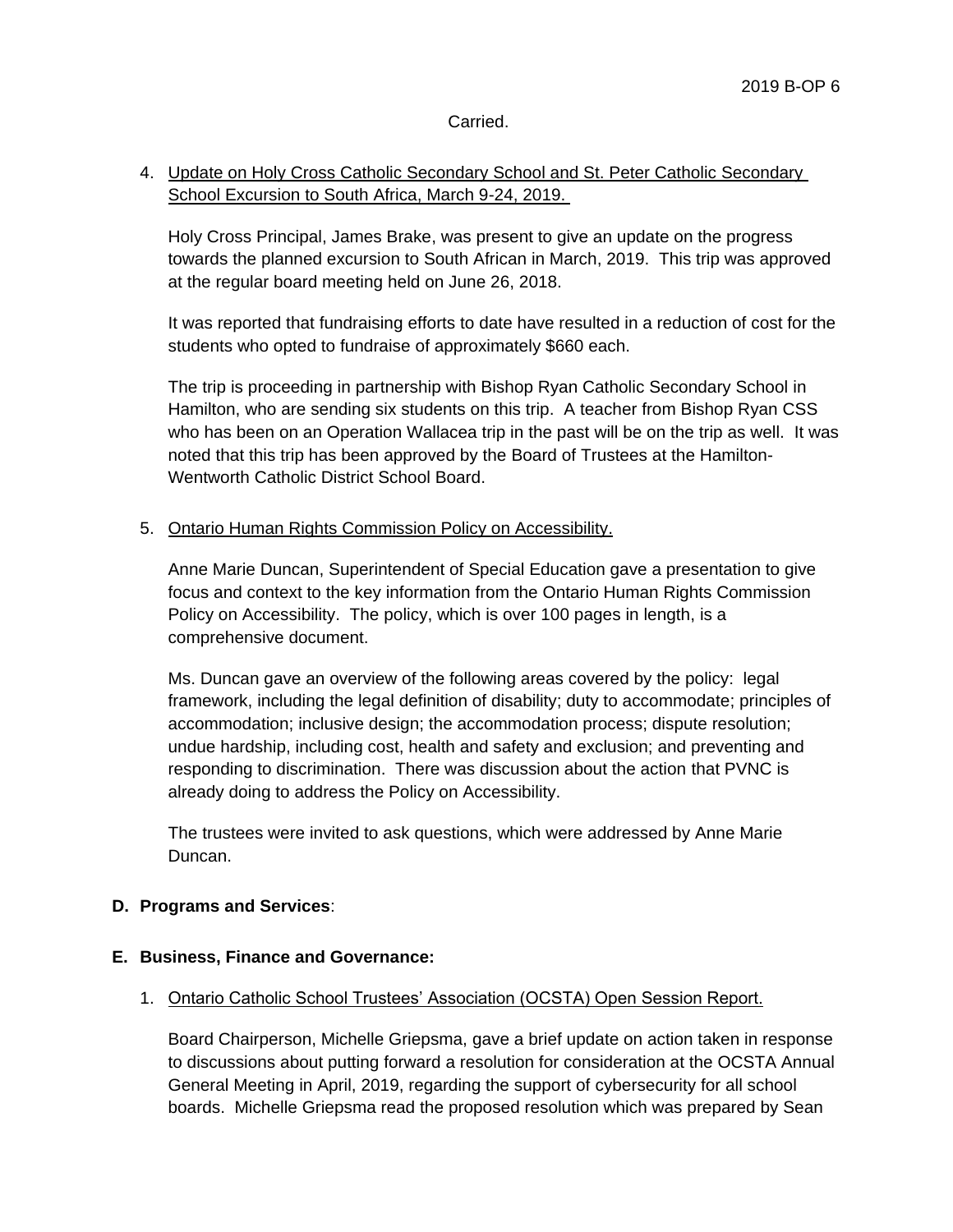Heuchert, Manager of Information Technology and Isabel Grace, Superintendent of Business and Finance. The trustees gave input and made adjustments to the wording of the resolution.

MOTION: Moved by Helen McCarthy , seconded by Braden Leal

that the resolution on the topic of Cybersecurity in Schools Boards, as presented at the Board Meeting on January 29, 2019, be sent to the Ontario Catholic School Trustees' Association for inclusion in the meeting package for consideration by the membership at the Annual General Meeting in April, 2019.

# **Carried**

Michelle Griepsma noted that all of the new trustees should now have access to the OCSTA update on google drive. She then reviewed the information recently distributed by OCSTA and shared with Trustees.

## 2. R.A. Holy Cross Catholic Secondary School Sports Complex Agreement.

Isabel Grace, Superintendent of Business and Finance, gave a brief summary of her report and the rationale for bringing forth the recommended action.

MOTION: Moved by Emmanuel Pinto, seconded by Helen McCarthy

that the Board of Trustees receive, in public session, the approved incamera recommended action of November 27, 2018, regarding an agreement between the Corporation of the City of Peterborough and Peterborough Victoria Northumberland and Clarington Catholic District School Board regarding developing the Holy Cross CSS sports field.

Carried.

# 3. STSCO Governance Meeting Report.

Michelle Griepsma, Board Chairperson, reported on the proceedings and outcomes from the STSCO Governance meeting, open session, held on January 8, 2019.

At present the budget is slightly over-spent due to purchases of extra computer hardware and bus identification tags for young riders. Expenses will continue to be monitored.

The consortium continues to work towards gaining efficiencies in route design and further review factors such as bell times or changes to traffic control, sidewalks, etc. will be studied.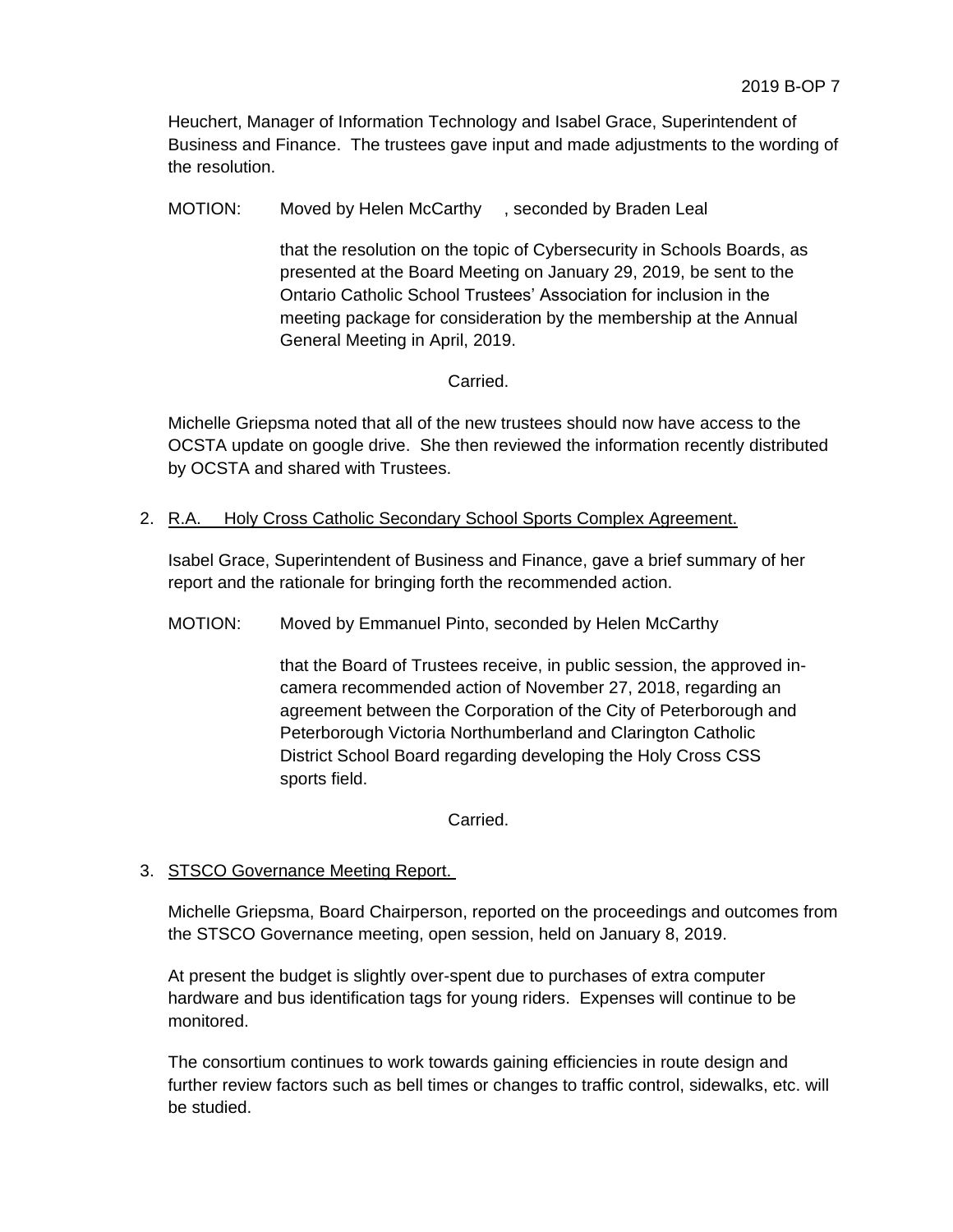Michelle Griepsma and Isabel Grace, Superintendent of Business and Finance then responded to questions.

# 4. Trustees' Report, Ontario Catholic School Trustees' Association Seminar, January 18- 19, 2019.

Linda Ainsworth gave an overview of the proceedings of the OCSTA Seminar that took place on January 18 and 19, 2019. She reported on her attendance at a Panel Discussion on Labour Relations, a presentation by Dr. Mark McGowan about the history of Catholic schools, and a presentation by David Colette on 'Millenials'.

# MOTION: Moved by Kevin MacKenzie, seconded by Helen McCarthy

that the board meeting curfew of 9:30 p.m. be extended to 9:45 p.m.

# Carried.

Michelle Griepsma encouraged trustees who could not attend to log in to the member's portal of the OCSTA site to access recordings and slide decks from the event.

# **F. Human Resources:**

# 1. R.A. School Year Calendar, 2019-2020.

Joan Carragher gave a presentation regarding the proposed the draft calendars for the secondary and elementary panels for the 2019-2020 school year. It was reported that there was an overwhelming response to the survey this year, which was posted on the Board website and invited consultation from parents, staff and community members. The calendar for 2019-2020 introduces a board professional development day prior to the first day of classes on September 3, 2019. Ms. Carragher invited and responded to questions from the trustees.

Consultation with Superintendents from Kawartha Pine Ridge District School Board and Trillium Lakelands District School Board was undertaken. The recommended PVNC calendars align with the calendars from the neighbouring boards.

# MOTION: Moved by Braden Leal, seconded by Helen McCarthy

that the proposed Elementary and Secondary School Year Calendars for 2019-2020 be approved and submitted to the Ministry of Education for approval, as required.

**Carried** 

# **G. Policy Development:**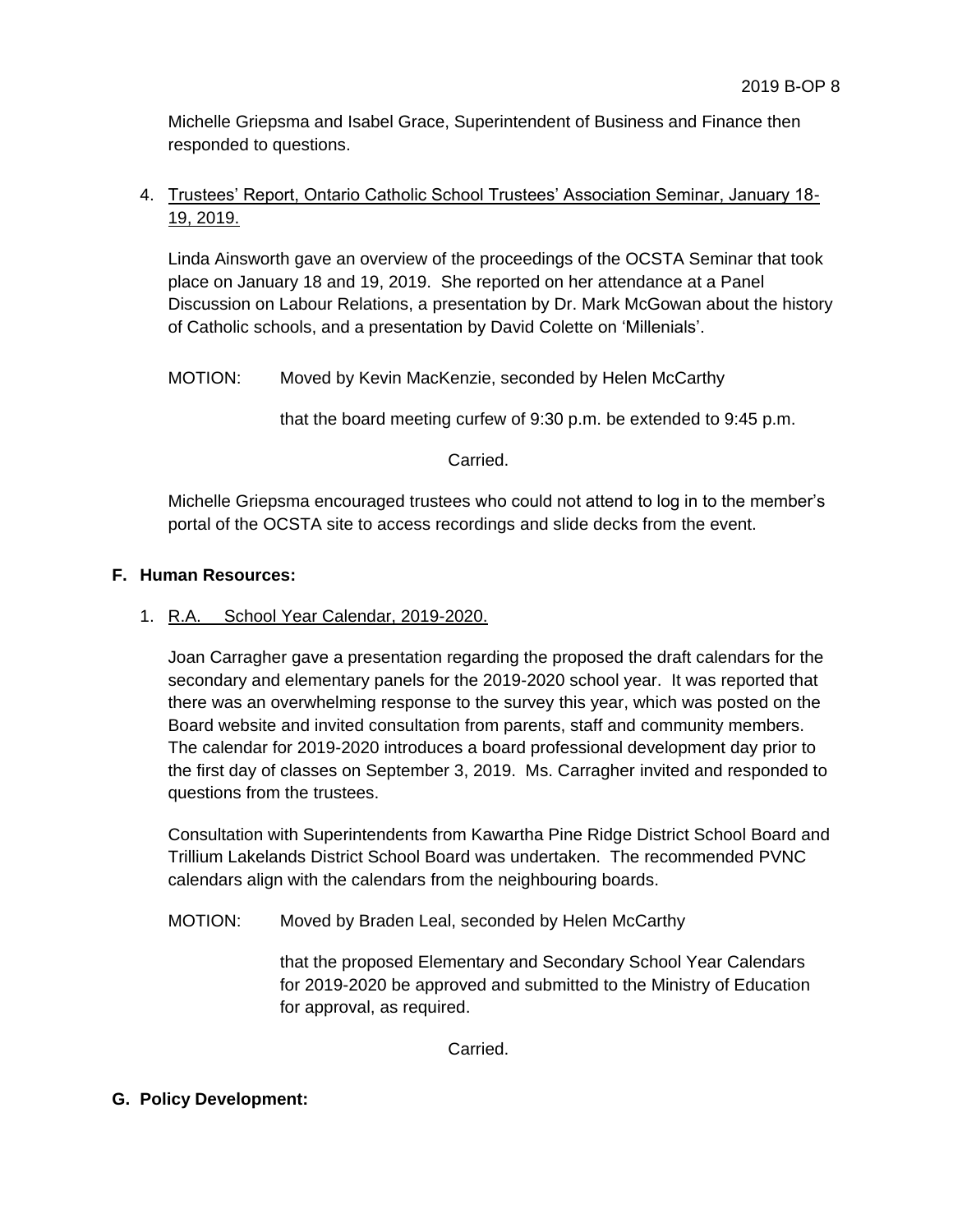# **H. Old Business:**

## **I. New Business**:

# 1. Report on Meeting with MPP David Smith, and School Visit to Immaculate Conception Catholic Elementary School.

The Director of Education, Michael Nasello reported on engagements with local members of provincial parliament that have taken place recently. On January 8, 2019, he was joined by Helen McCarthy and Braden Leal for a meeting with MPP Dave Smith and a tour of Immaculate Conception Catholic Elementary School. It was a positive experience and involved engaging and receptive conversations for all parties.

### **J. Bring Forward**:

## **K. Information Items**:

# 1. Chairperson's Report.

Michelle Griepsma, Chairperson of the Board, made note of the importance of the meeting evaluations. Following the Board, Policy and Committee-of-the-Whole meetings trustees are asked to take time to fill out the google form and evaluate each meeting experience. This information is helpful and is reviewed at the end of each year.

Trustees were reminded by Mrs. Griepsma that if they have any items for discussion that they contact her or David Bernier, Vice-chairperson or Linda Ainsworth as Trustee-atlarge on the Chairperson's committee to bring the request forward to the Chairperson Committee Meeting.

# 2. Letter from Sisters of St. Joseph.

Michael Nasello, Director of Education, reviewed the letter of encouragement and support sent from the Sisters of St. Joseph that was addressed to the Vice-principals of PVNC on the occasion of their annual retreat. Mr. Nasello will be sending a letter of response and thanks to the Sisters and will share it with trustees.

### 3. Trustees' Committee Reports:

The draft minutes from the following committee meetings were shared ahead of the Board Meeting. There were no questions from the Trustees about these meetings.

- a. First Nation, Métis, and Inuit Advisory Committee, December 11, 2018.
- b. Special Education Advisory Committee, January 17, 2019.

# **L. Future Meetings**: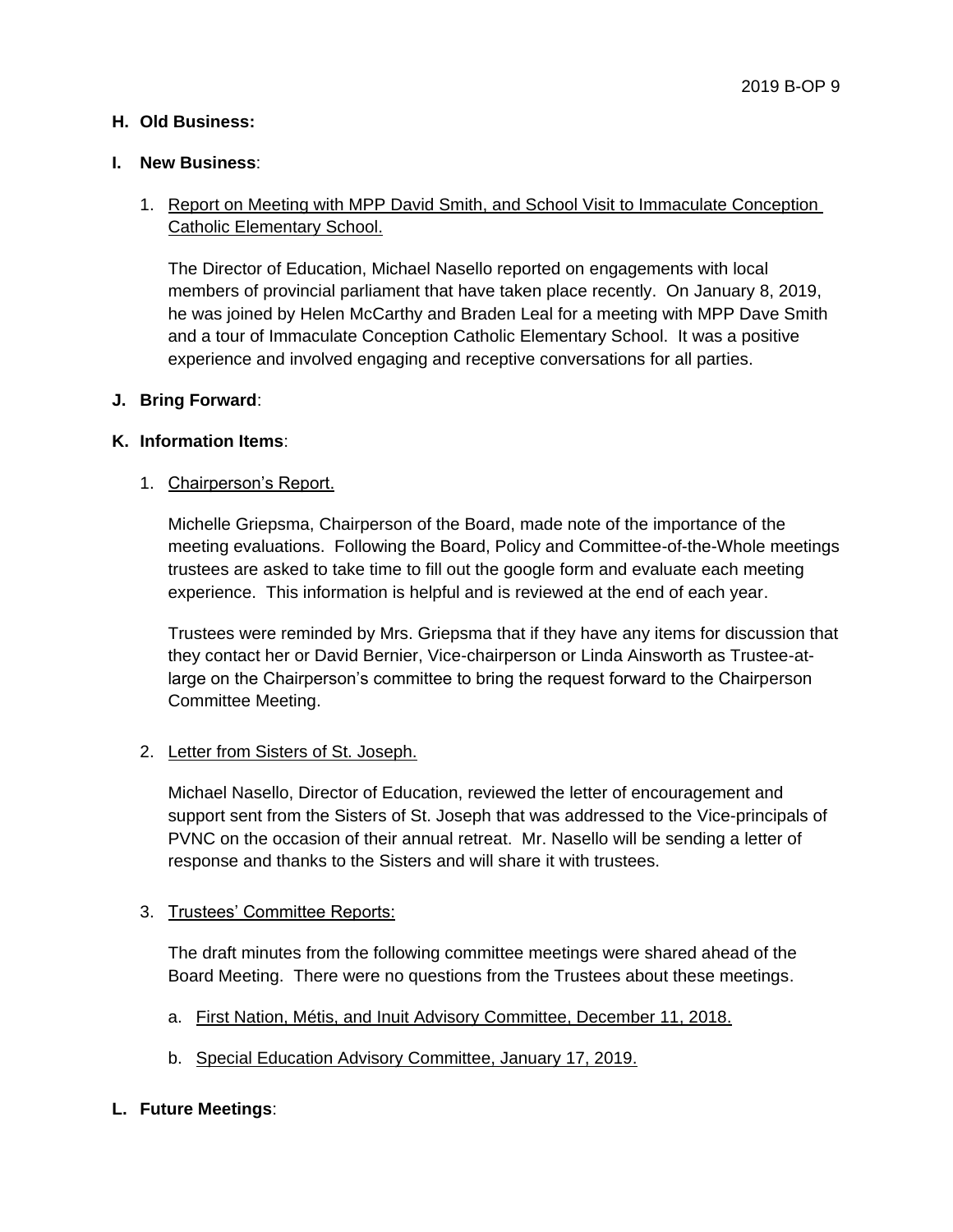# 1. Board Standing Committee Meetings:

- a. Policy Development Meeting, February 5, 2019, 6:30 p.m.
- b. Chairperson Committee Meeting, February 11, 2019, 4:30 p.m.
- c. Committee-of-the-Whole Meeting, February 11, 2019, 6:30 p.m.
- d. Regular Board Meeting, February 26, 2018, 6:30 p.m. (In-camera Session, 6:00 p.m.)

# 2. Other Committee Meetings:

- a. Catholic Parent Engagement Committee Meeting, February 4, 2019, 6:30 p.m.
- b. Accessibility for All Committee, February 7, 2019, 1:15 p.m.
- c. Special Education Advisory Committee, February 21, 2019, 6:30 p.m.
- d. Student Council Liaison Committee Meeting, February 26, 2019, 4:15 p.m.
- e. First Nation, Métis, and Inuit Advisory Committee, March 19, 2019, 4:30 p.m.
- f. STSCO Governance Committee Meeting, March 29, 2019, 3:00 p.m.
- g. French as a Second Language Advisory Committee, April 3, 2019, 6:30 p.m.
- h. Faith and Equity Committee Advisory Meeting, May 2, 2019, 6:30 p.m.
- i. Supervised Alternative Learning Meeting TBA

### 3. Board Events:

The list of future board events was reviewed by the Trustees.

- a. OCSTA 2018-2019 AGM and Conference, Toronto, April 25-27, 2019.
- b. Catholic Education Week, May 5-10, 2019.
- c. Catholic Student Leadership Awards, Holy Cross Catholic Secondary School, May 8, 2019.
- d. CPEC and Catholic School Council Appreciation Event, May 15, 2019.
- e. CCSTA 2018-2019 AGM and Conference, Canmore, AB, May 30-June 1, 2019.
- MOTION: Moved by Braden Leal, seconded by Helen McCarthy

that the meeting move into closed session at 9:39 p.m.

### Carried

Open session reconvened at 10:29 p.m.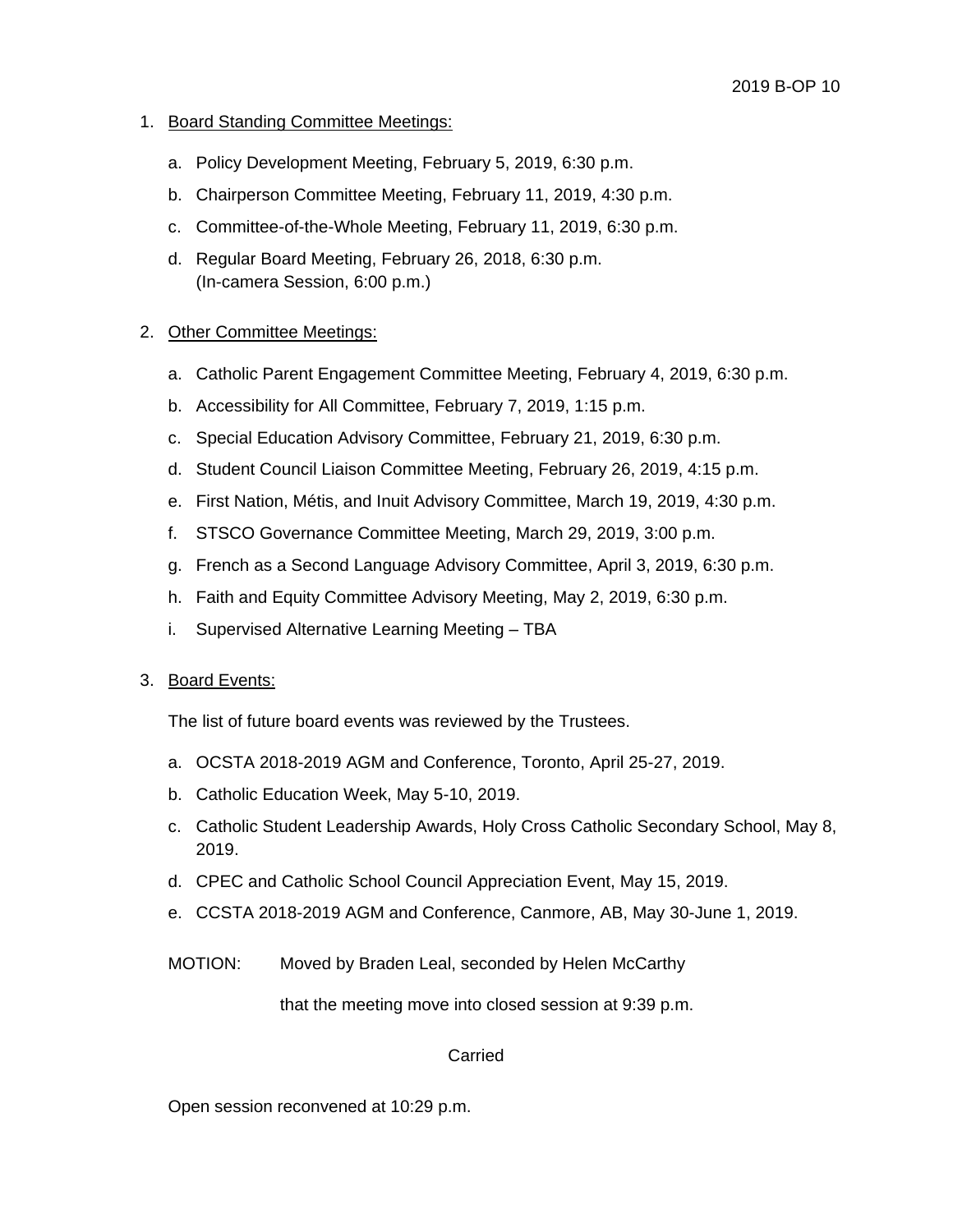# **M. Conclusion**:

# 1. Report from the In-camera Meeting.

MOTION: Moved by Braden Leal, seconded by Helen McCarthy

that the Board approve the actions and the discussions arising from the in-camera session, as follows:

- A. Call to Order:
	- 1. Opening Prayer
	- 2. Approval of Agenda
	- 3. Declarations of Conflicts of Interest: None were declared
	- 4. Approval of In-camera minutes: Motion carried to approve the minutes from the December 18, 2018.
- B. Presentations:
	- 1. Parent Delegation from Good Shepherd Catholic Elementary School.
- D. Business, Finance and Governance:
	- 1. OCSTA In-camera Session Report from Michelle Griepsma, Chairperson of the Board.
	- 2. STSCO In-camera Session Report from Michelle Griepsma, Chairperson of the Board
	- 3. Government Consultation re: Class Size and Reg. 274
- E. Human Resources
	- 1. Update on a Human Resources Matter
- F. Other Urgent Matter:
	- 1. Motion to approve recommended actions from the Expulsion Committee Meeting held on January 14, 2019.
	- 2. Motion to approve recommended action from the Expulsion Committee Meeting held on January 29, 2019.
- G. Old Business:
	- 1. Update given regarding a former student/parent concern.
- I. Convening in Open Session:
	- 2. Motion to re-convene in Open Session at 10:29 p.m. Carried.

# 2. Closing Prayer.

At the request of the Board Chairperson, Emmanuel Pinto led the group in Closing Prayer.

3. Adjournment

MOTION: Moved by Emmanuel Pinto, seconded by Linda Ainsworth